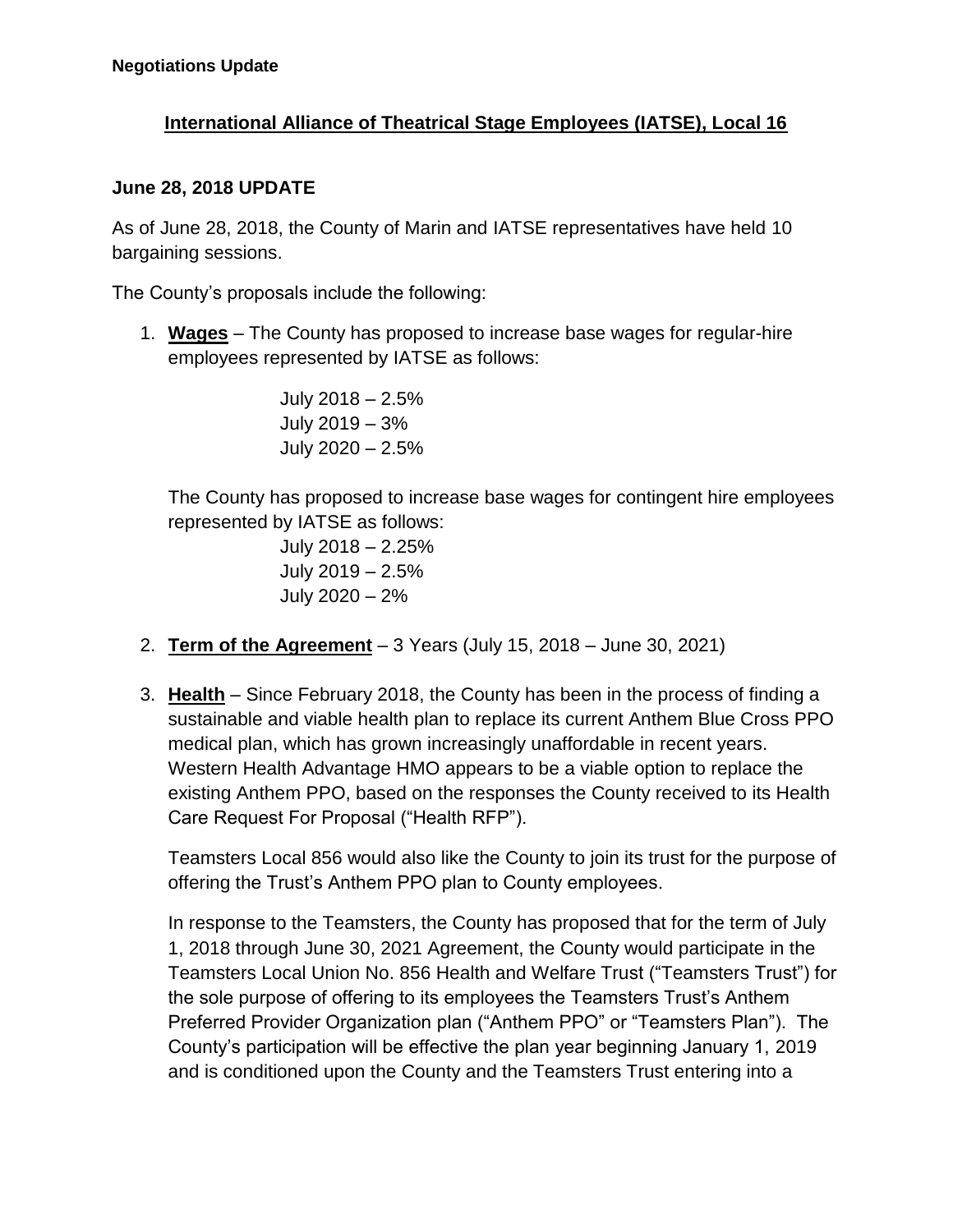contract no later than August 17, 2018, for participation in the Anthem PPO, which shall be accomplished through reasonable, good-faith negotiation.

The County's continued participation in the Teamsters Plan would be subject to a review of future renewal rates: Upon the County's receipt of the renewals for its health plans for subsequent plan years (e.g., the Teamsters Trust Anthem PPO Plan ("Teamsters Plan"), Kaiser Permanente ("KP"), and Western Health Advantage ("WHA"))<sup>1</sup>, if the Teamsters Plan's required renewal premium rates exceed each of the competing carriers (e.g., KP and WHA) renewal rates by more than 15.0%, the Teamsters Plan will be automatically discontinued as an offering to all County of Marin participants as of January 1<sup>st</sup> of the immediately following calendar year.

4. **Fringe Benefits** – The County will adjust its health insurance contribution for regular hire employees by 3-5% for the employee + 1 and employee + family levels when the premium increase to the County's Kaiser S plan (or the County's lowest cost HMO at the time) is at least 3%.

The County will adjust its health insurance contribution for contingent hire employees by one quarter of one percent (.25%) effective the first full pay period in July 2018, or following ratification and adoption of the agreement, whichever is later.

Effective the first full pay period in July 2019, the County will adjust its health insurance contribution for contingent hire employees by one quarter of one percent (.25%).

- 5. **Cash Back** The County has proposed that there will be no cash back for employees hired on or after July 1, 2018 and for employees who do not receive cash back as of July 1, 2018.
- 6. **Rental Assistance** The County has proposed that the parties meet no later than September 30, 2018 to develop a countywide pilot rental assistance program using the \$250,000 that the County has allocated for this program.

<sup>&</sup>lt;sup>1</sup> These plans are named for comparison purposes only. Should the County offer health plans that differ from the ones listed, the 15% figure will be based upon the rates of the health plans the County intends to offer. Naming of the plans is illustrative only of the current make-up of the County health plans and is not intended to be deemed as having been bargained.